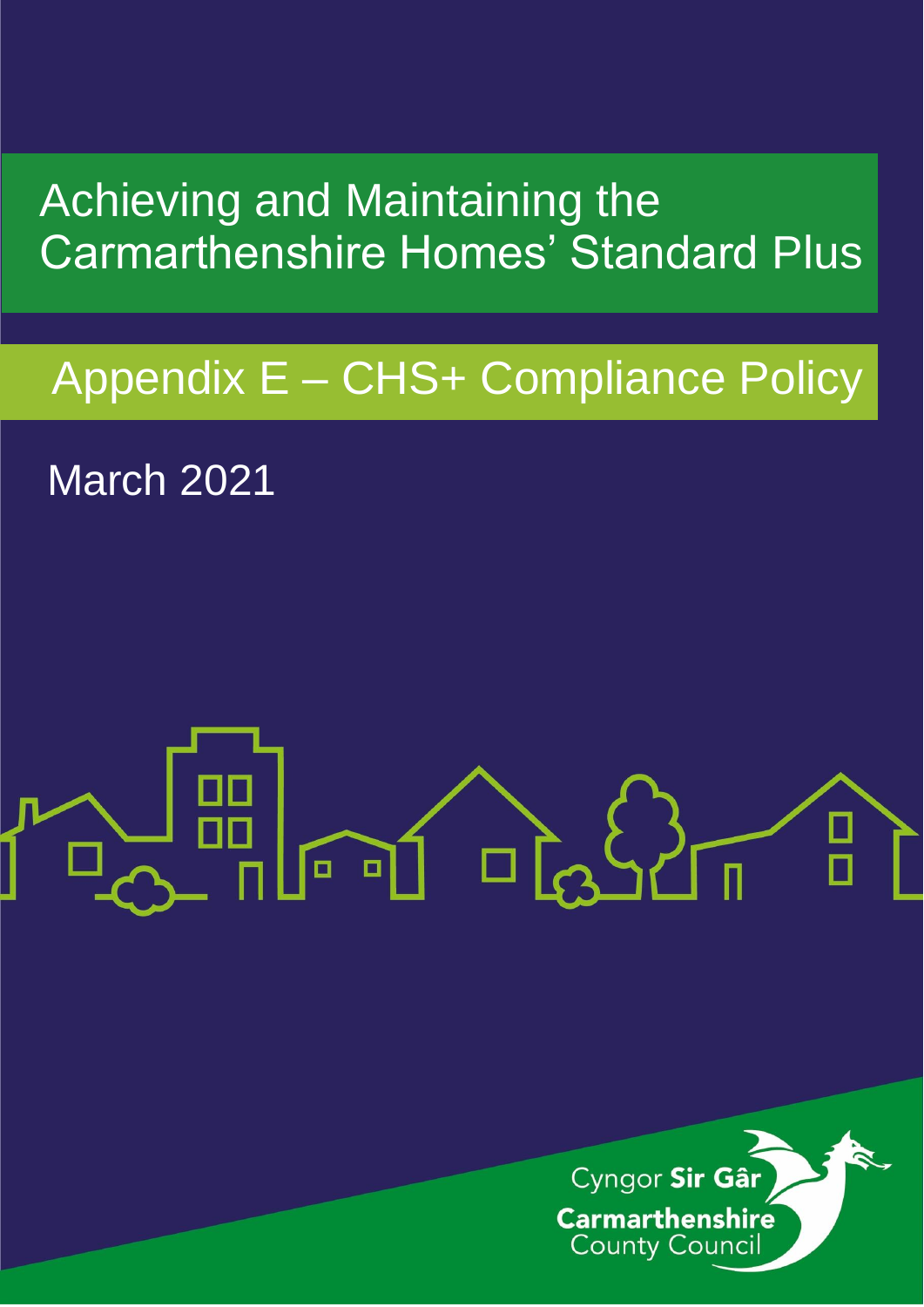### **Contents**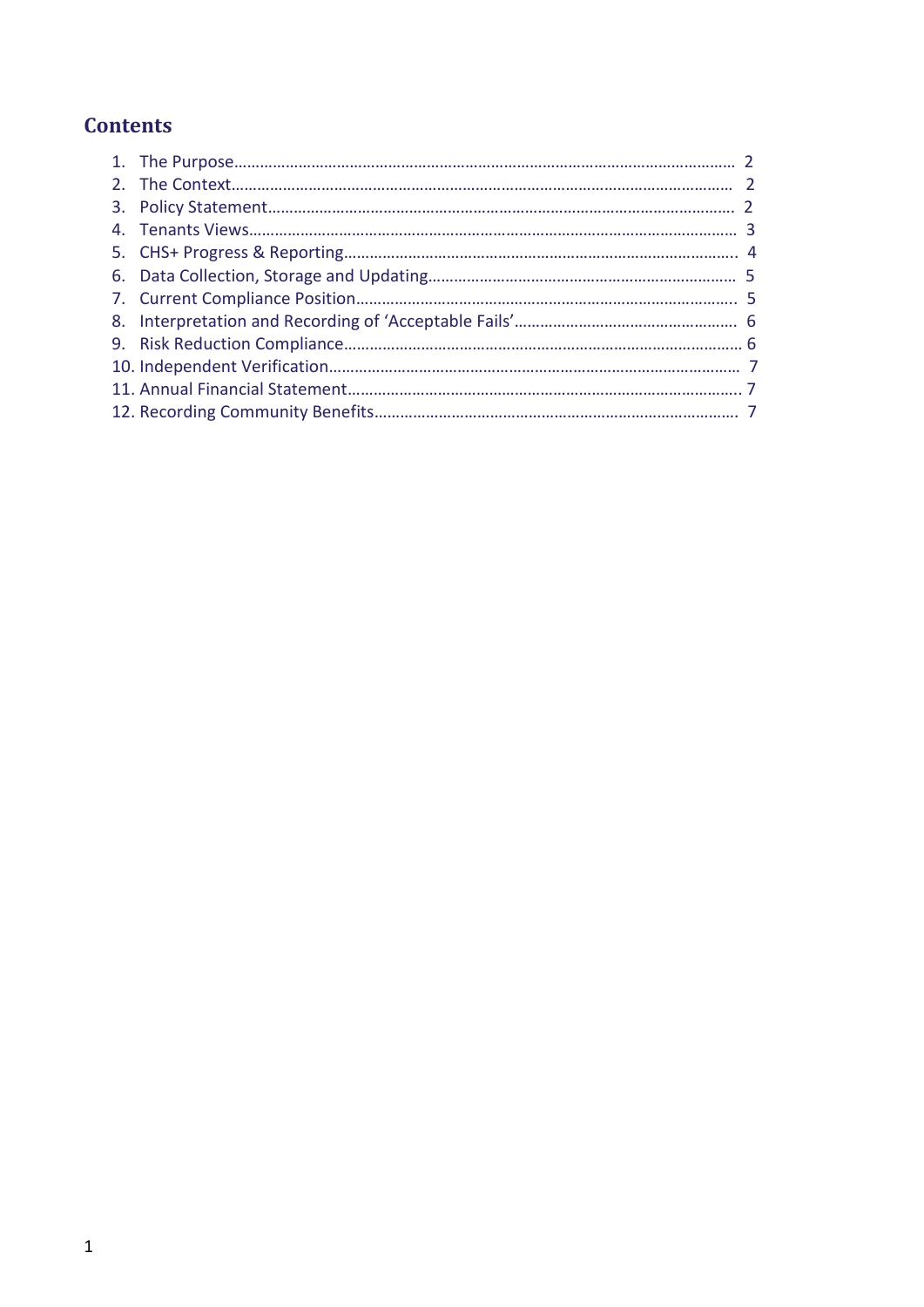#### *1. The purpose....*

1.1. The purpose of this document is to confirm our approach to achieving and maintaining (and further improving) the Carmarthenshire Homes' Standard (CHS). It takes account of the guidance produced by the Welsh Government in 2015 in terms of compliance and verification.

#### *2. The context....*

- 2.1. Carmarthenshire has been committed to achieving the CHS by providing homes for council tenants that are modern, safe, fuel efficient, situated in well maintained neighbourhoods and are well managed.
- 2.2. The CHS is an amended version of the Welsh Housing Quality Standard that has been defined by the tenants themselves. In 2006, the Council started its ambitious programme to achieve the CHS by the end of 2015.
- 2.3. We are pleased to say that we have delivered this programme, on time, to homes where tenants have agreed to have the work carried out. Even though these programmes have been delivered, this does not mean the end of the CHS. There remains much more to do.
- 2.4. During 2015, we introduced the concept of the Carmarthenshire Homes Standard Plus (CHS+), building on the success of the CHS and extending to ensure we maintain and improve on what has been achieved.
- 2.5 We have acknowledged the importance of strategic asset management in providing the foundation for our investment plans, as well as the central role of supporting tenants and residents in everything we do, is critical to the delivery of the plan. The 2021/24 business plan covers four key themes that have been identified in terms of future investment. These are:

#### **THEME 1 - Supporting tenants and residents**

#### **THEME 2 - Investing in our Homes' and the Environment**

#### **THEME 3 - Providing more homes**

#### **THEME 4 – Foundational Economy, Community Benefits and Procurement**

#### *3. Policy Statement….*

3.1. In 2015 we achieved the CHS+ to homes where tenants have agreed to have work completed - well before WG's target of December 2020. This is in line with our agreed assumptions that the standard of our homes will be to the CHS+; and replacement programmes will be based on condition, not time.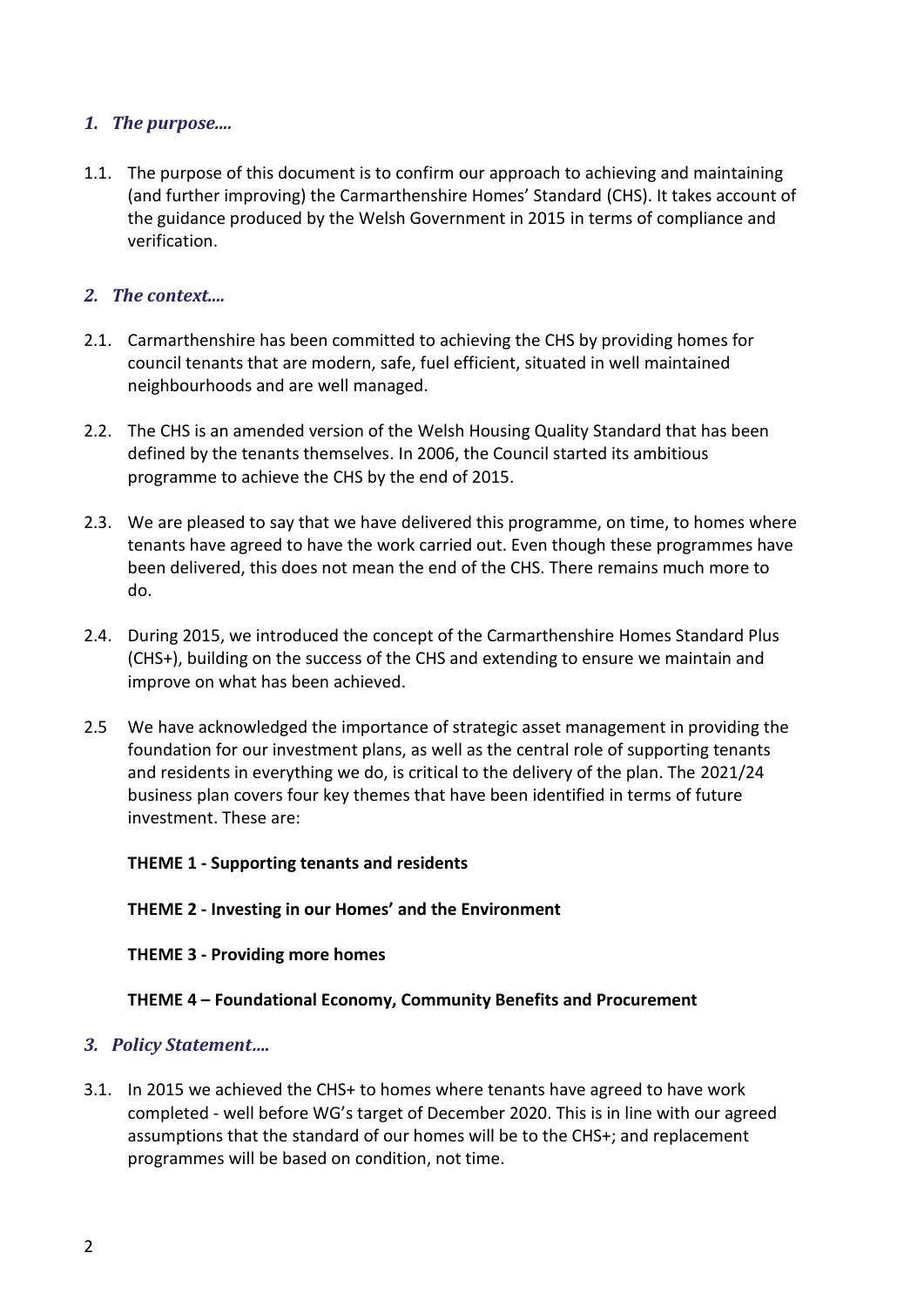- 3.2. Tenants tell us that getting repairs done on time and maintaining homes to a good standard is important to them. Maintaining the standard is a statutory duty, and the Council has made a commitment to achieve and maintain the CHS, which states that all homes will be:
	- in a good state of repair
	- free from damp
	- free from significant condensation
	- structurally stable
	- in safe and attractive environments
	- suitable for the household
	- managed to the CHS+

#### *4. Tenants Views…*

- 4.1. The commitment and support of our tenants' and Members' continues to be important to us to ensure that we maintain and improve on the CHS+ in the future
- 4.2. Tenant and community engagement have always underpinned the delivery of the CHS+, but we want to do more. We want to get better by engaging as widely as possible and maximising opportunities to help build stronger communities.
- 4.3. We also believe we should give our tenants the opportunity to influence decisions about their homes, the area they live and ensure the services they receive achieve value for money.
- 4.4. A recent tenant satisfaction survey showed the following:

| Tenant Satisfaction across the housing sector in Wales <sup>1</sup><br>2,087 tenants took part in the survey- 29% response rate overall. A quarter of the total number of<br>responses was collected online (513), and 82 surveys were completed in Welsh (4%) |                          |                           |                             |            |  |  |  |
|----------------------------------------------------------------------------------------------------------------------------------------------------------------------------------------------------------------------------------------------------------------|--------------------------|---------------------------|-----------------------------|------------|--|--|--|
|                                                                                                                                                                                                                                                                | <b>Housing</b><br>Assoc. | <b>Voluntary Transfer</b> | Retained<br><b>Councils</b> | <b>CCC</b> |  |  |  |
| service                                                                                                                                                                                                                                                        | 90%                      | 83%                       | 78%                         | 82%        |  |  |  |
| repairs and maintenance                                                                                                                                                                                                                                        | 81%                      | 78%                       | 71%                         | 75%        |  |  |  |
| listening and acting on<br>tenants' views                                                                                                                                                                                                                      | 76%                      | 73%                       | 61%                         | 64%        |  |  |  |

4.5. We will evaluate our approach to the way we listen and act on tenant's views and try to understand the reasons for differences in the satisfaction rates. This process will be repeated time and time again, so that we continue to improve the service in line with tenants' expectations.

1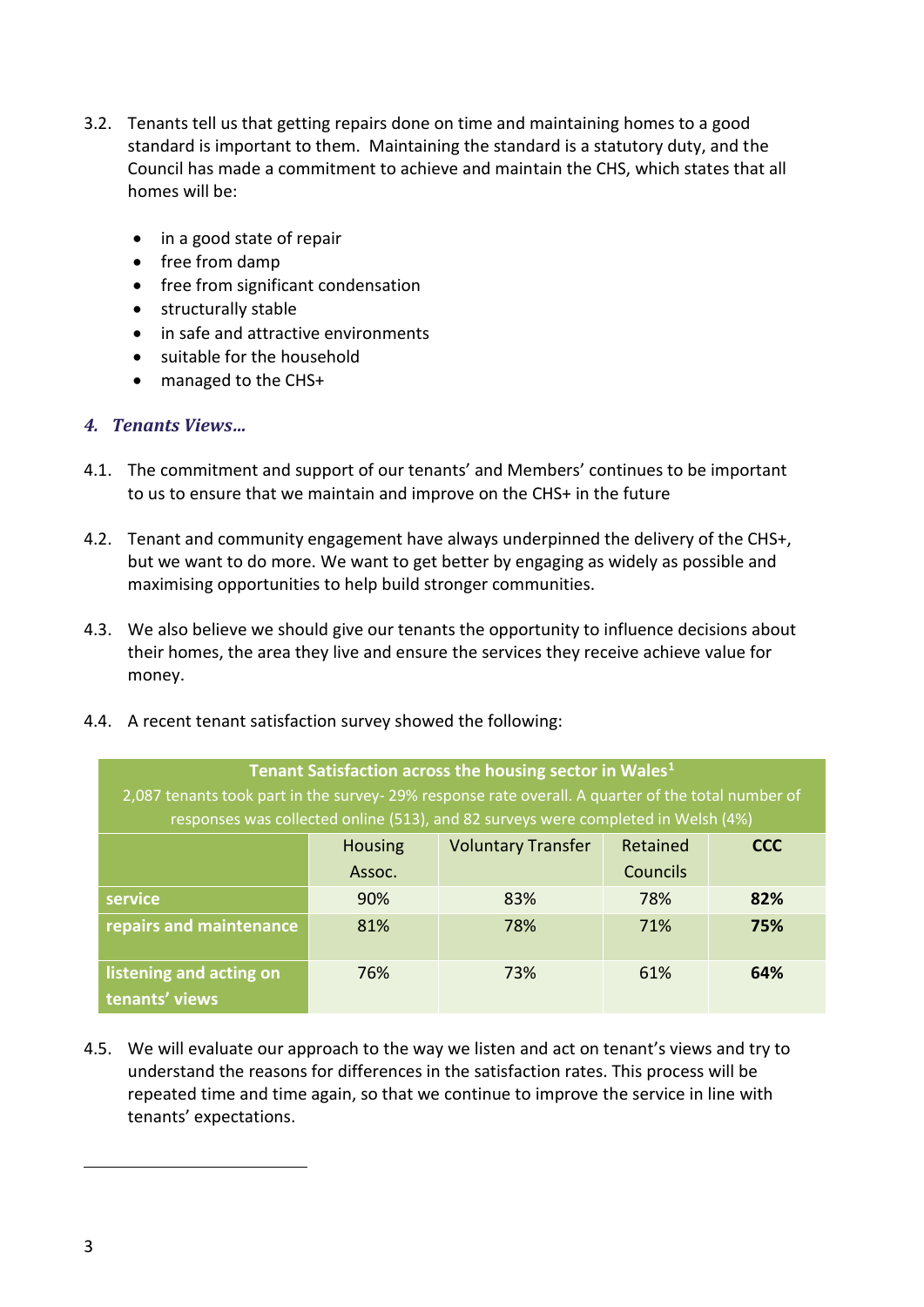#### *5. CHS+ Progress and Reporting…*

- 5.1. As of 31<sup>st</sup> March 2020, the Council was fully WHQS Compliant having met the standard during 2015 utilising a whole house delivery approach. Some of our housing stock does not meet the CHS+ standards and the main reason was due to resident's choice (95%). A small number of properties (5%) were not improved because of physical constraints or the cost of remedy.
- 5.2. The following table sets out our achievement of meeting the CHS+ in 2015 by components, together with the annual programme to maintain compliance of the CHS+.



- 5.3. Tenant refusals will be improved by having a rescheduling programme which targets properties when they either become void or whereby an existing tenant who previously refused the works decides to have the work completed.  $\bullet$
- 5.4. A small number of properties have fallen out of compliance due to the 'Cost of Remedy' of repairs. An options appraisal will be done on these properties and the Most Satisfactory Course of Action (MSCA) and Net Present Value (NPV) considered.
- 5.5. Future work programmes will be considered in line with the life cycles of components previously upgraded through the CHS+. However, we will be developing a further programme for the following:
	- Continuing with our roofing & rendering programme
	- Boiler replacements and servicing
	- Maintaining the CHS+
	- Developing our decarbonisation strategy (SAP 92+)
	- Improving 'our offer' to older people
	- Building more homes through a new affordable Homes Delivery Plan
- 5.6. We have a robust Governance structure in place which can be found in the Business Plan (Appendix A-D). We report regularly to local members, scrutiny committees, full Council and the Housing Services Advisory Panel (made up of tenants, local members and Council Officers). Progress, good news stories and information is provided to tenants in a quarterly 'Tenant 2 Tenant' newsletter/ magazine and we often engage with TPAS Cymru.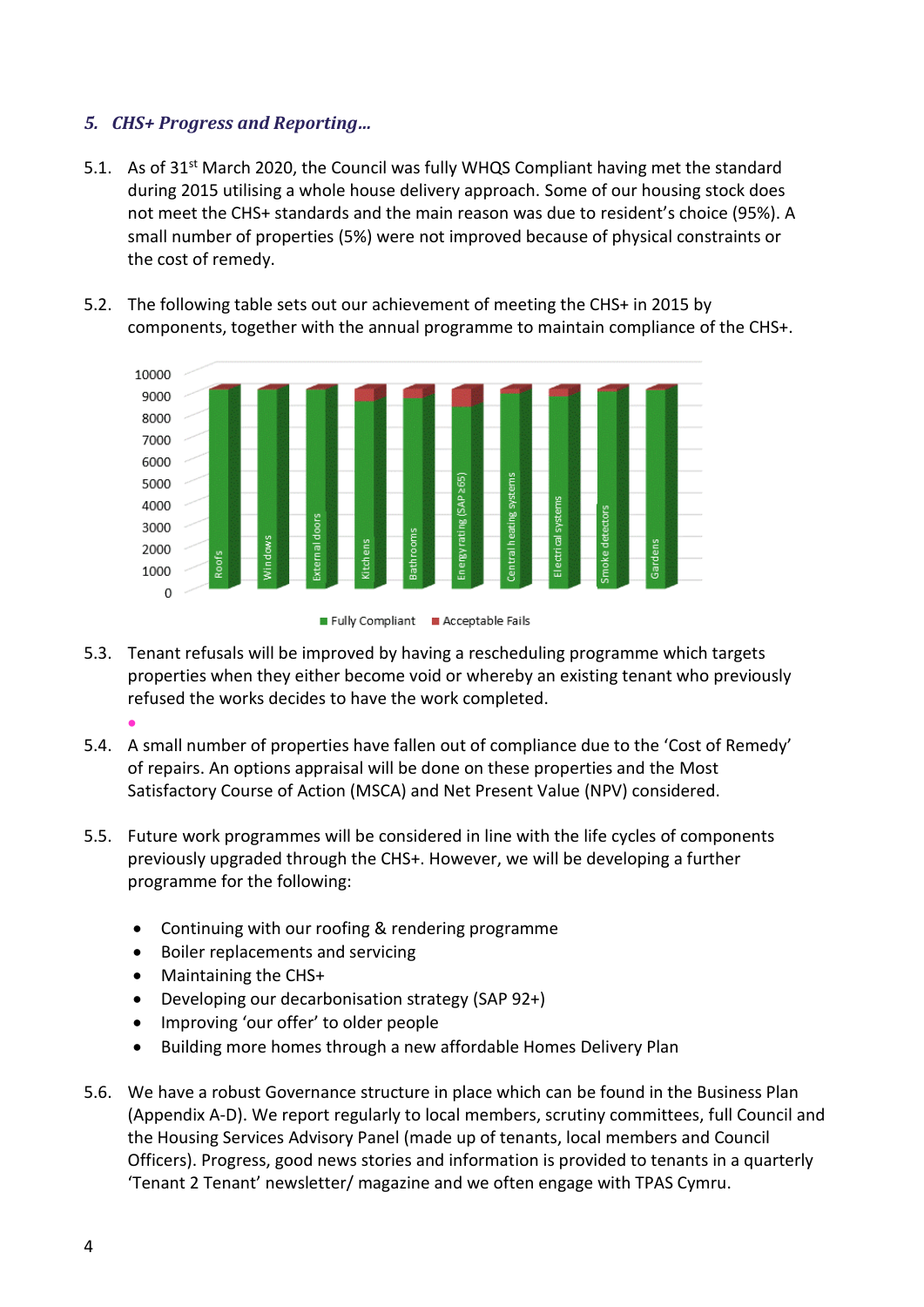#### *6. Data Collection, Storage and Updating …*

- 6.1. Before implementing the CHS an internal asset management database was developed to produce the programme of works. This was populated through an 80% stock condition survey and information received from major works programmes at the time. The remaining property data was modelled giving a high level of accuracy to achieve the CHS.
- 6.2. We believe that managing housing assets goes beyond just investing in good repair and improvements. Asset management is also about reviewing and potentially changing the asset base to end up with the right accommodation in the right location, supported by excellent, flexible services for our tenants. It must consider quality and value for money, particularly the whole life of a home and how running costs will affect tenants.
- 6.3. By applying an effective asset management strategy to our 9,000 plus homes, it will also enable us to meet our legal requirement of maintaining the CHS+ in the future.
- 6.4. We fully recognise that in order to achieve the above we must ensure that:
	- The right structures, skills, resources, and capacity are in place and are regularly reviewed
	- Robust stock condition information, data and analysis is in place to drive investment
	- Our data is further enhanced and regularly validated by feedback from all programmed and cyclical repairs, and maintenance activities
	- We complete our cost certainty exercise for our overarching 30-year financial plan
- 6.5. We use two software systems for CHS+ data purposes. TOTALmobile, is used for job ordering of programmed works, contractor payment and store completion dates. We use the data to forecast future investment requirements as well as our overall 30-year business plan. Also, we use our Housing Management System (OHMS) to collate and store stock compliancy and other asset data such as adaptations. Both systems are legacy systems and we are currently in the process of reviewing them both and possibly procure two other systems that will complement each other. This will improve functionality and facilitate more efficient analysis and scenario modelling to inform future investment programmes*.*

#### *7. Current Compliance Position…*

- 7.1. Annually, Carmarthenshire County Council completes a WHQS return for the Welsh Government which indicates the CHS+ status of the stock at the end of each financial year. Subject to acceptable fails, Carmarthenshire is 100% WHQS compliant.
- 7.2. The table below indicates the most up to date stock compliance status:

| <b>CCC CHS+ Status</b>        | <b>Total Stock (March 2020)</b> | <b>Total Stock %</b> |
|-------------------------------|---------------------------------|----------------------|
| <b>Assets</b>                 | 9,130                           | -                    |
| <b>Total Fully Compliant</b>  | 8171                            | 89.5                 |
| <b>Total Acceptable Fails</b> | 959                             | 10.5                 |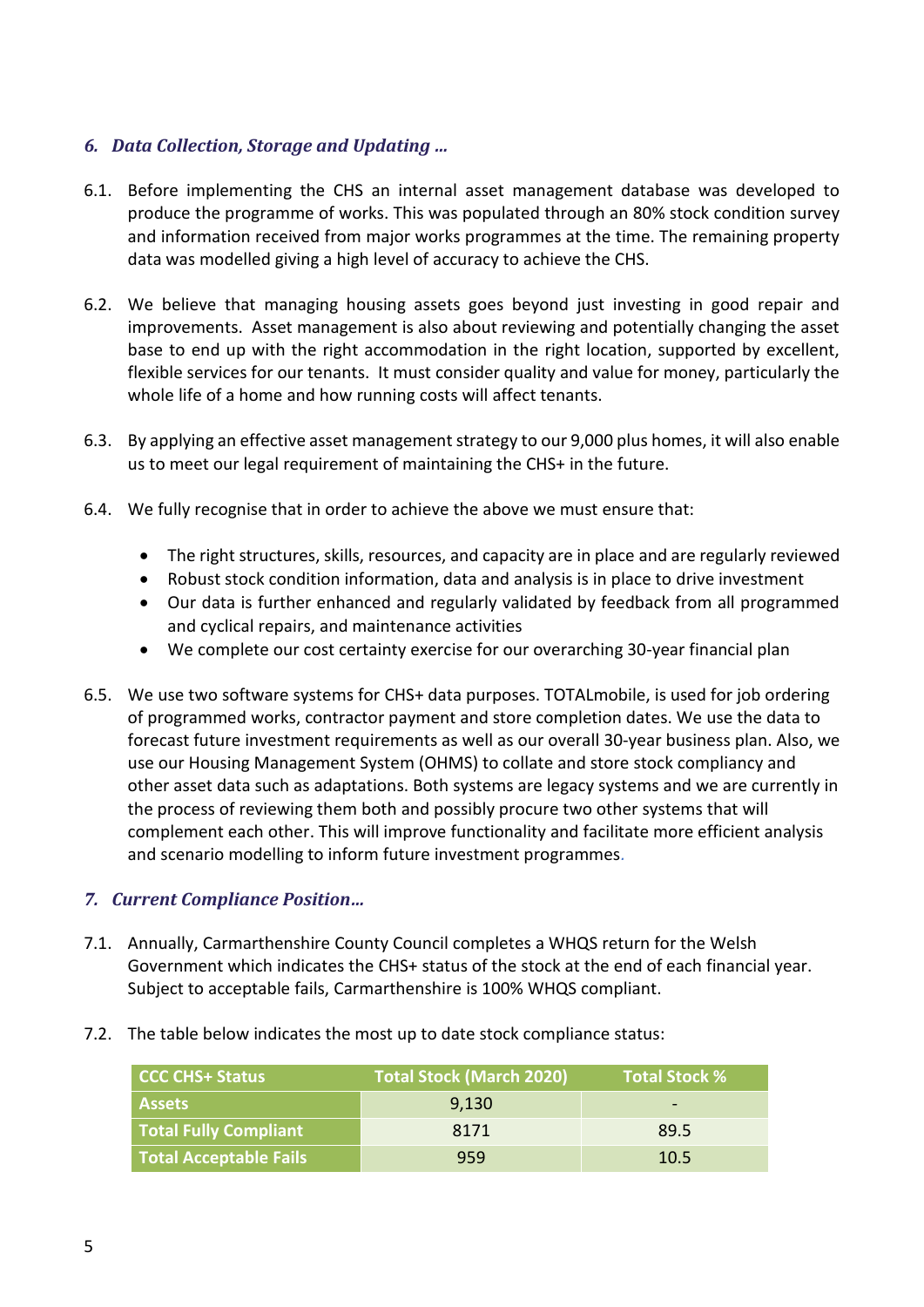\*Our SAP data is a combination of cloned data for similar properties or architypes and surveyed data. We are currently reviewing this data as part of a Research programme with Cardiff University's Welsh School of Architecture\*

#### *8. Interpretation and current recording of 'Acceptable Fails'…*

8.1. We will assess elements of the CHS+ as pass, fail or not applicable. The Council accepts four main reasons for an acceptable fail and follows Welsh Government guidance:

In Line with Welsh Government Guidance, certain aspects for categorising an 'acceptable fail' are open to officer interpretation and therefore each case is reviewed by the responsible officer who will then decide if a property fails to meet the criteria

| <b>Tenants' choice or</b><br>refusal | Where a tenant chooses or refuses works that prevents the council<br>from achieving CHS+ this is recorded as an acceptable fail. All such<br>acceptable fails are reviewed and/ or rescheduled. The asset will be<br>fully refurbished to the CHS+ standard at the next available<br>opportunity (void works or through tenants' change of mind).<br>Tenants do not have a choice whether or not to have smoke or<br>carbon monoxide detectors installed in their homes or to have their<br>boilers serviced. |
|--------------------------------------|---------------------------------------------------------------------------------------------------------------------------------------------------------------------------------------------------------------------------------------------------------------------------------------------------------------------------------------------------------------------------------------------------------------------------------------------------------------------------------------------------------------|
| <b>Physical Constraint</b>           | Physical constraint only accounts for a small percentage (2%) of<br>our acceptable fails whilst this doesn't present a significant<br>problem at this stage it could prevent us from maintaining the<br>standard in future. These properties are clearly identified and<br>measures have been put in place to mitigate this at the earliest<br>possible opportunity.                                                                                                                                          |
| <b>Timing of Remedy</b>              | Although this currently does not present a problem for the<br>council, we may in the future defer works to ensure our<br>investment programmes remain efficient, we may also consider<br>combining works to reduce disruption levels for our tenants.                                                                                                                                                                                                                                                         |
| <b>Cost of Remedy</b>                | Future investment to sustain the standard will be based on an<br>assessment of the building(s) and whether it is lettable.<br>Consideration will be given to future lifecycle costs to maintain<br>CHS+ compliance. Where it is uneconomical to repair, we will<br>carry out an MSCA assessment to determine its long-term<br>viability.                                                                                                                                                                      |

#### *9. Risk Reduction Measures*

- 9.1. We will continue to respond to changes in legislation, regulations or other statutory guidance that will make our tenants homes safer. Ensuring that our tenants are safe and healthy within their homes and the environments that they live in is an utmost priority for the Council and we will adopt new, better standards in timely manner. Risk reduction measures that we have recently put in place are:
	- Approach to Fire Safety management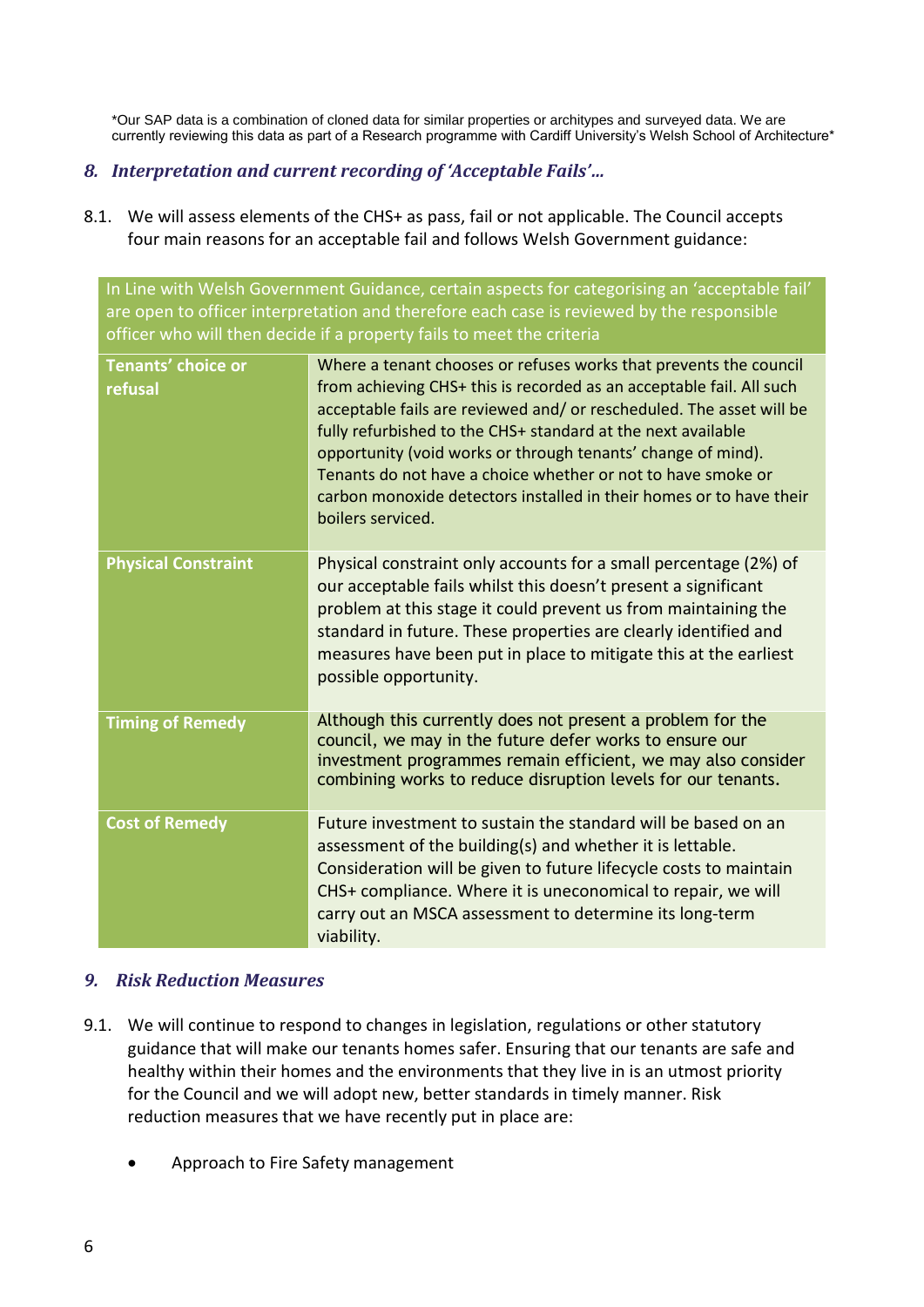• Radon Testing Programme

#### *10.Independent Verification….*

- 10.1. We believe that we report compliance accurately in achieving and maintaining the CHS+, and we will continue to do so.
- 10.2. We will also back this up with further verification by:
	- Demonstrate a clear separation of duties between those reporting compliances and those delivering the CHS+
	- Using internal staff in conjunction with external support to undertake desktop reviews
	- Commencing a sample programme of stock condition visits every year
	- Asking tenants how they would like to be part of the process of verification
	- Use a range of methods to assess compliance including independent collection of data
	- Complying with internal and external audit requirements

#### *11.Annual Financial Statement….*

- 11.1. Annually the Council reviews the Housing Revenue Account (HRA) Business Plan which sets out the investment needed to maintain the CHS+ investment programmes. The Council has a robust 30-year business plan in place and since April 2015 has become self-financing having exited the Housing Revenue Account Subsidy System (HRAS).
- 11.2. Our capital investment programme is supported by funding from the Welsh Governments Major Repairs Allowance (MRA), contributions from revenue, capital receipts as well as prudential burrowing. All of these income streams are used to facilitate the capital investment required to sustain our stock as part of our 30-year business plan.
- 11.3. We will also pursue, where possible, other funding streams and grants to maximise our income that will support and complement the work programmes and/ or services outlined in the Business Plan.

#### *12.Recording Community Benefits….*

- 12.1. In light of the Pandemic, the Council is committed to stimulating our foundational economy through our housing investment programme and how this will benefit local communities to recover.
- 12.2. Where possible, we will use local contractors from the South West Wales Regional Contract Framework (SWWRF). Not only will this provide value for money, as part of the framework agreement our contractors will provide:
	- Employment including apprenticeship schemes
	- Training
	- Working with local school and colleges